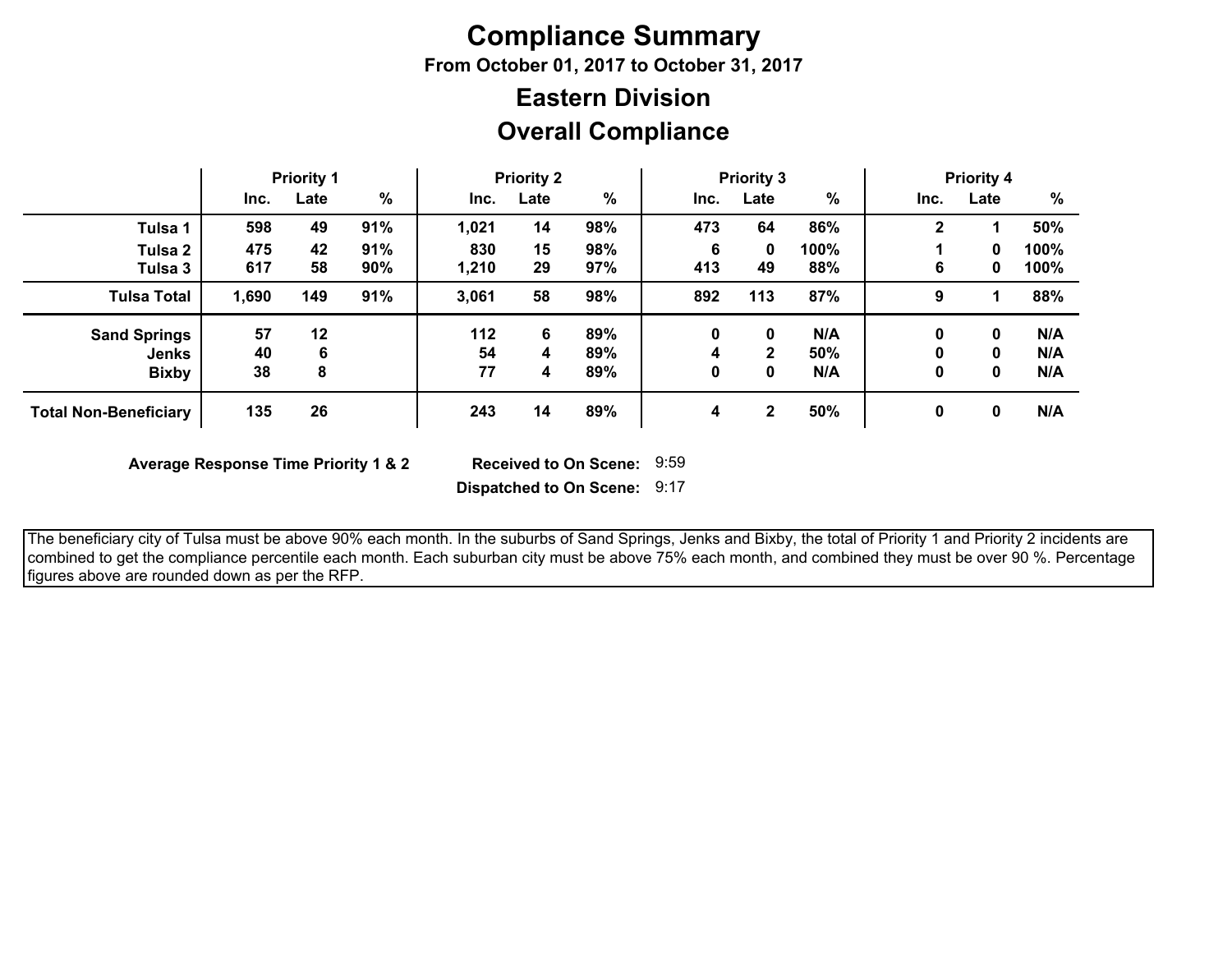# **Compliance Summary**

**From October 01, 2017 to October 31, 2017**

### **Overall Compliance Western Division**

|                               | <b>Priority 1</b> |              |     |       | <b>Priority 2</b> |      | <b>Priority 3</b> |              |     |      | <b>Priority 4</b> |      |
|-------------------------------|-------------------|--------------|-----|-------|-------------------|------|-------------------|--------------|-----|------|-------------------|------|
|                               |                   | Inc. Late    | %   | Inc.  | Late              | %    | Inc.              | Late         | %   | Inc. | Late              | %    |
| <b>Oklahoma City 1</b>        | 917               | 73           | 92% | 1,611 | 19                | 98%  | 422               | 9            | 97% | 9    | 4                 | 88%  |
| <b>Oklahoma City 2</b>        | 918               | 102          | 88% | 1,460 | 31                | 97%  | 227               | 12           | 94% | 4    | 0                 | 100% |
| <b>Edmond</b>                 | 165               | 19           | 88% | 249   | 3                 | 98%  | 60                | $\mathbf{2}$ | 96% | 0    | 0                 | N/A  |
| <b>Total OKC &amp; Edmond</b> | 2,000             | 194          | 90% | 3,320 | 53                | 98%  | 709               | 23           | 96% | 13   |                   | 92%  |
| <b>Warr Acres</b>             | 32                | $\mathbf{2}$ |     | 45    | 0                 | 97%  | 0                 | 0            | N/A | 0    | 0                 | N/A  |
| <b>Bethany</b>                | 67                | 13           |     | 117   |                   | 92%  | 0                 | 0            | N/A |      | 0                 | 100% |
| <b>Mustang</b>                | 38                | 9            |     | 48    | 5                 | 83%  | 10                | 4            | 60% | 0    | 0                 | N/A  |
| <b>The Village</b>            | 25                | $\mathbf{2}$ |     | 41    | 0                 | 96%  | 0                 | 0            | N/A | 0    | $\bf{0}$          | N/A  |
| <b>Nichols Hills</b>          | 4                 | 0            |     | 3     | 0                 | 100% | 0                 | 0            | N/A | 0    | $\bf{0}$          | N/A  |
| <b>Total Non-Beneficiary</b>  | 166               | 26           |     | 254   | 6                 | 92%  | 10                | 4            | 60% | 1    | 0                 | 100% |
| <b>Piedmont</b>               | 8                 |              |     | 5     |                   |      | 0                 |              |     | 0    |                   |      |

**Average Response Time Priority 1 & 2** 

**Dispatched to On Scene:** 9:22 Received to On Scene: 9:51

 The beneficiary cities of Oklahoma City and Edmond must be above 90% each month. In the suburbs of Warr Acres, Bethany, Mustang, The Village, and Nichols Hills, the total of Priority 1 and Priority 2 incidents are combined to get the compliance percentile each month. Each suburban city must be above 75% each month, and combined they must be over 90 %. Percentage figures above are rounded down as per the RFP.